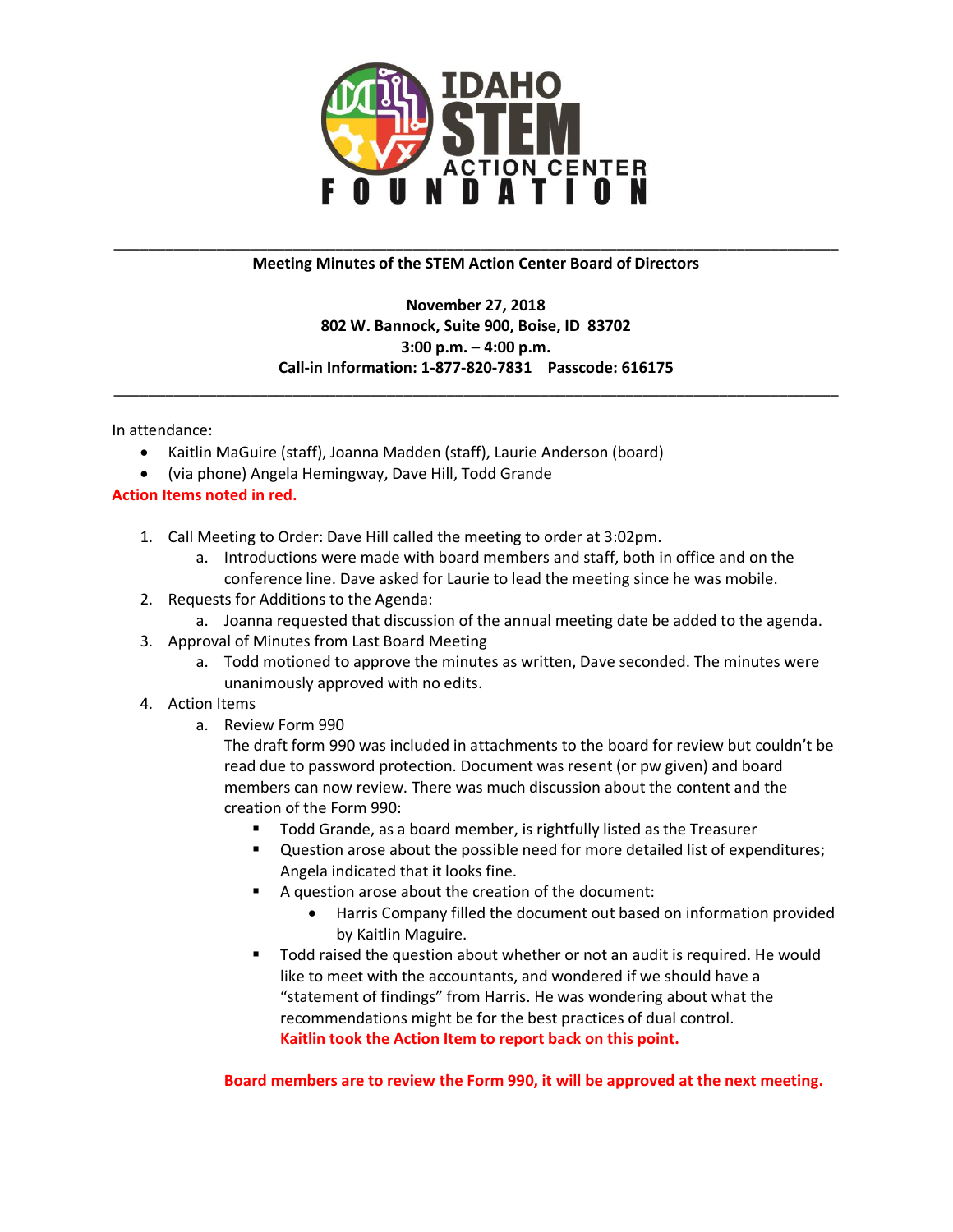

b. Complete Annual Conflict of Interest Form: A motion was made by Dave Hill that current conflict of interest forms be completed and the renewal date of the forms be completed by June 30th annually. Todd Grande seconded the motion. There was no discussion. All were in favor and the motion passed.

**Board members are to complete the CoI form and return it by December 11th . Document can be scanned and sent to Kaitlin McGuire; cc: Angela Hemingway**

- 5. Reports:
	- a. Annual Conflict of Interest Report and Policy

Due to the majority of board members attending remotely, the board was instructed to review the policy and sign the form according to the above action item 4.b. Discussion ensued about the timing of signing the Conflict of Interest Report. It is required for board members to sign this report annually. With respect to timing, the following guidelines were set forth for signing this report: **Current Board Members: Sign and return for this year by December 11 Any new board members: Review and sign when brought on**

**All Board Members: Review and sign renewal of form by June 30, annually.**

- 6. Board Training and Development:
	- a. Board Expansion Process

The Board expansion process evolved to the generative discussion of how the board could help the organization. It was agreed that the most immediate help would be to expand the board. There was much discussion, captured here.

- Process for expanding the board is set by the bylaws:
	- $\circ$  Board expansion committee shall consist of the board chair + 1 board member. Due to the size of the current board it was determined that the entire board would be the committee.
- Currently have 5 board positions to fill, each are 3 year terms
- Several people have self-nominated, need a process for review of those people
- There is currently a matrix to determine needs gap for board members; it is to be used as a guideline, and will be reviewed by Angela for any needed updates.
- Current needs for the board include those able to connect to industry, funders, etc. Geographically people are needed from North Idaho, Lewiston, etc. Board members from those areas could lead to more funding and more programs in those areas.
- Todd referenced a resource: "How to Develop a Board". (*Would like to hear more about that)* He indicated that the #1 idea is people have a vested self-interest in the STEM Workforce. **Action Items from this discussion:** 
	- o **Angela, Joanna and Kaitlin will review the board matrix again and develop objectives for expansion, identify prospective industry partners. Develop a shortlist in December for review.**